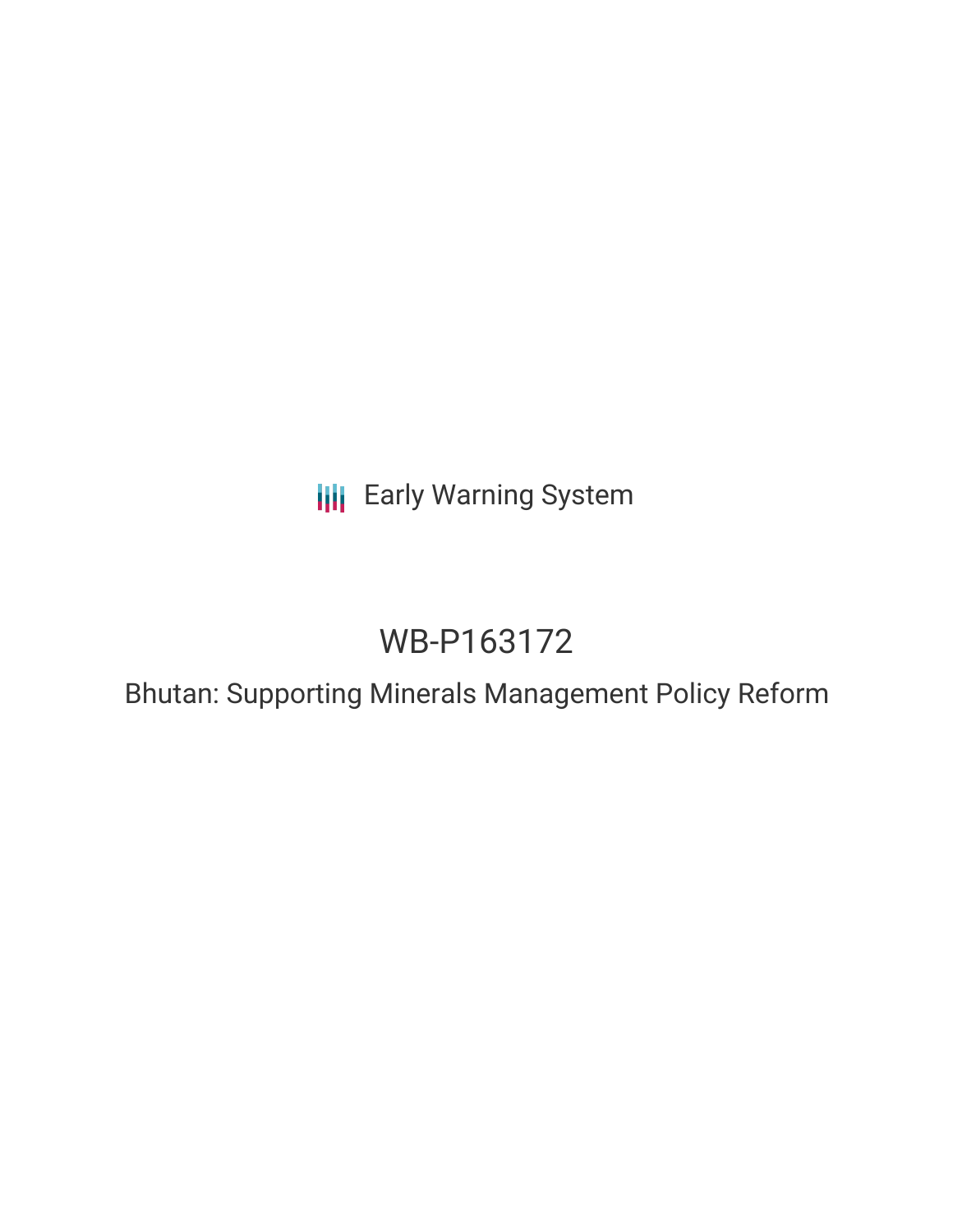

### **Quick Facts**

| <b>Countries</b>               | <b>Bhutan</b>                   |
|--------------------------------|---------------------------------|
| <b>Financial Institutions</b>  | World Bank (WB)                 |
| <b>Status</b>                  | Active                          |
| <b>Bank Risk Rating</b>        | С                               |
| <b>Voting Date</b>             | 2018-05-02                      |
| <b>Borrower</b>                | Government of Kingdom of Bhutan |
| <b>Investment Type(s)</b>      | Grant                           |
| <b>Investment Amount (USD)</b> | $$0.30$ million                 |
| <b>Project Cost (USD)</b>      | $$0.30$ million                 |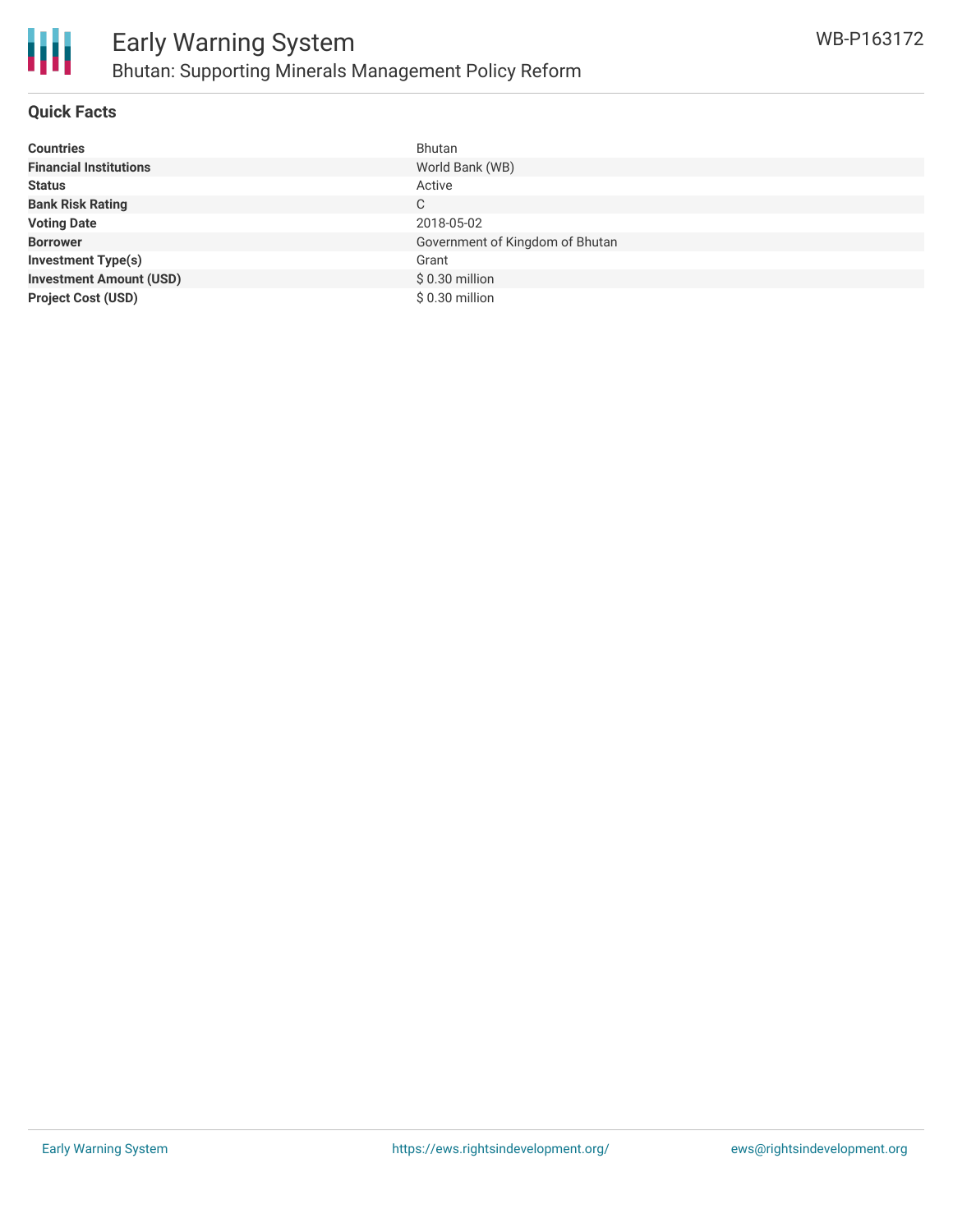

### **Project Description**

No details/documents of the project available on World Bank website at the time of publishing.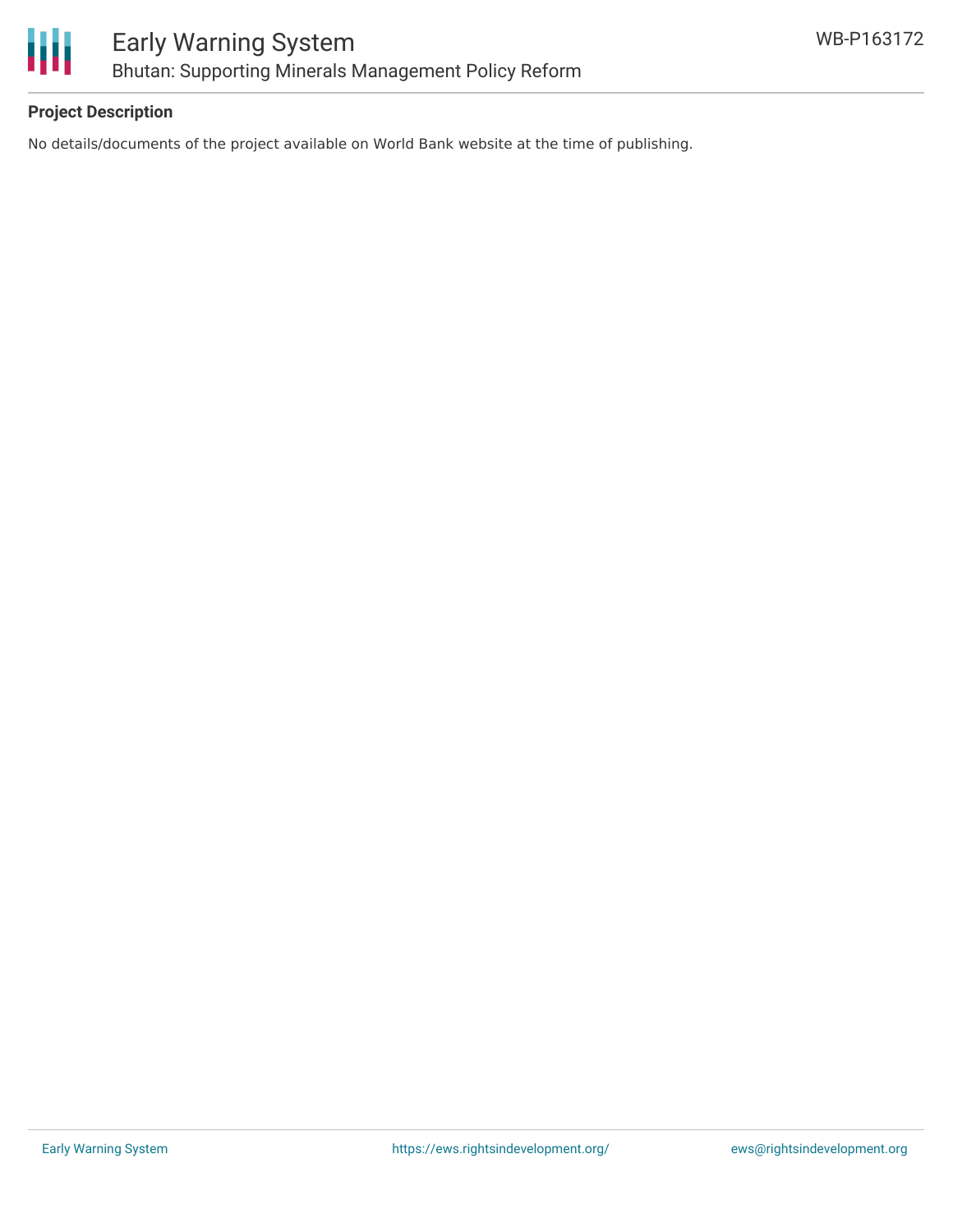

# Early Warning System Bhutan: Supporting Minerals Management Policy Reform

## **Investment Description**

World Bank (WB)